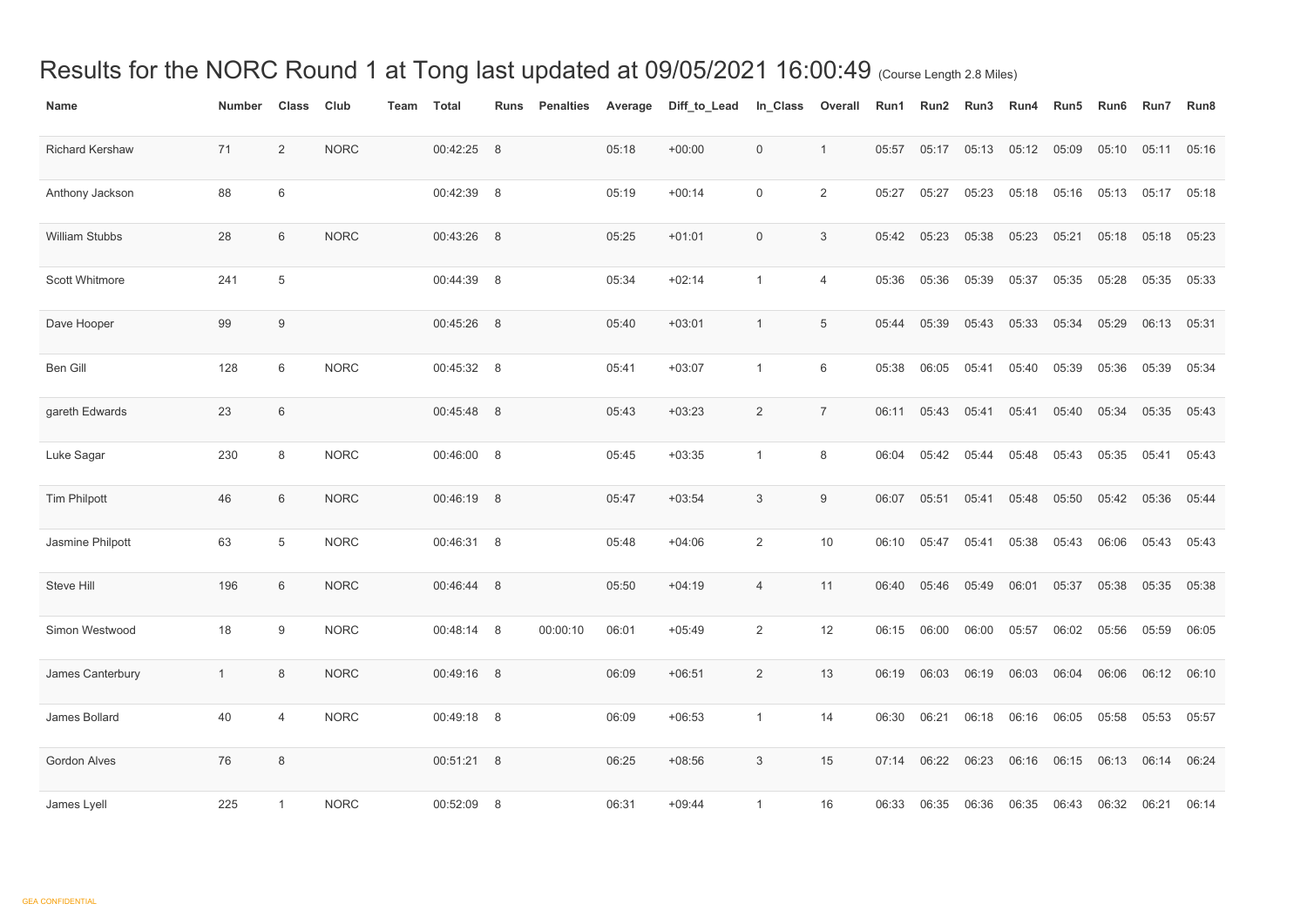| <b>Name</b>                 | <b>Number</b>  | <b>Class</b>     | <b>Club</b> | Team | <b>Total</b> | <b>Runs</b>     | <b>Penalties</b> | Average | Diff_to_Lead | In_Class       | <b>Overall</b> | Run1  | Run2                          | Run3  | Run4        | Run <sub>5</sub> | Run6  | <b>Run7</b> | Run8  |
|-----------------------------|----------------|------------------|-------------|------|--------------|-----------------|------------------|---------|--------------|----------------|----------------|-------|-------------------------------|-------|-------------|------------------|-------|-------------|-------|
| Paul Middlemiss             | 47             | 9                |             |      | 00:52:40 8   |                 |                  | 06:35   | $+10:15$     | $\mathfrak{S}$ | 17             | 06:49 | 06:50                         | 06:41 | 06:41       | 06:34            | 06:33 | 06:21       | 06:11 |
| lan Gregg                   | 445            | $\overline{5}$   |             |      | 00:57:25 8   |                 |                  | 07:10   | $+15:00$     | $\mathbf{3}$   | 18             | 05:31 | 05:25                         | 05:20 | 20:00       | 05:27            | 05:16 | 05:13       | 05:13 |
| <b>Robert Christmas</b>     | 72             | 8                | <b>NORC</b> |      | 00:58:02 8   |                 |                  | 07:15   | $+15:37$     | 4              | 19             | 07:38 | 07:35                         | 07:09 | 07:04       | 07:38            | 06:59 | 07:04       | 06:55 |
| Mark Walker                 | 38             | 9                | NORC-C      |      | 00:58:55 8   |                 | 00:00:10         | 07:21   | $+16:30$     | 4              | 20             | 07:25 | 07:18                         | 07:13 | 07:44       | 07:19            | 07:22 | 07:14       | 07:20 |
| <b>Mick Chick</b>           | 150            | 8                |             |      | 01:01:21 8   |                 |                  | 07:40   | $+18:56$     | 5              | 21             | 06:00 | 05:52                         | 06:03 | 05:58       | 05:48            | 05:45 | 05:55       | 20:00 |
| <b>Brett Hewitt</b>         | 53             | $\boldsymbol{9}$ |             |      | 01:03:59 8   |                 |                  | 07:59   | $+21:34$     | 5              | 22             | 09:49 | 08:12                         | 08:01 | 07:58       | 07:37            | 07:25 | 07:34       | 07:23 |
| Mark Woodhouse              | 161            | 8                | <b>NORC</b> |      | 01:05:17 8   |                 | 00:00:10         | 08:09   | $+22:52$     | 6              | 23             | 06:40 | 06:27                         | 20:00 | 06:32       | 06:45            | 06:28 | 06:08       | 06:17 |
| <b>Daniel Drake</b>         | 94             | 4                |             |      | 01:09:33 8   |                 |                  | 08:41   | $+27:08$     | $\overline{2}$ | 24             | 07:20 | 20:00                         | 07:20 | 07:20       | 07:14            | 06:54 | 06:40       | 06:45 |
| <b>Bradley Hall</b>         | 4              | 8                | NORC-C      |      | Retired      | $5\phantom{.0}$ |                  | 06:20   | $+08:18$     |                |                | 07:33 | 05:58                         | 05:54 | 05:54 06:21 |                  |       |             |       |
| Matthew McLaughlin          | $\overline{7}$ | $\overline{2}$   | NORC-C      |      | Retired      | 2               |                  | 13:09   | $+21:41$     |                |                | 20:00 | 06:18                         |       |             |                  |       |             |       |
| Aston Cox                   | $-11$          | $\overline{2}$   | <b>NORC</b> |      | Retired 4    |                 |                  | 06:30   | $+21:49$     |                |                |       | 05:38  05:25  05:26  09:33    |       |             |                  |       |             |       |
| Dan Lang                    | 15             | 4                | <b>NORC</b> |      | Retired 5    |                 |                  | 09:10   | $+22:28$     |                |                |       | 06:34 06:31 06:24 06:21 20:00 |       |             |                  |       |             |       |
| James Pate                  | 16             | 9                | NORC-C      |      | Retired 3    |                 |                  | 06:40   | $+11:57$     |                |                |       | 06:44 06:26 06:52             |       |             |                  |       |             |       |
| James Barrett/ Ben Davidson | 26             | 8                | <b>NORC</b> |      | Retired 4    |                 |                  | 13:18   | $+37:36$     |                |                |       | 06:31  20:00  06:42  20:00    |       |             |                  |       |             |       |
| <b>Matthew Standing</b>     | 33             | $\overline{4}$   |             |      | Retired 4    |                 |                  | 08:25   | $+39:28$     |                |                |       | 08:02 07:04 06:32 12:03       |       |             |                  |       |             |       |
| Dean Hoskins                | 44             | 8                | NORC-C      |      | Retired 0    |                 |                  |         | $+$          |                |                |       |                               |       |             |                  |       |             |       |
| Will MacQuarrie             | 58             | 8                | <b>NORC</b> |      | Retired      | $\overline{1}$  |                  | 06:22   | $+08:31$     |                |                | 06:22 |                               |       |             |                  |       |             |       |
| Mike Failkner               | 87             | $\overline{5}$   |             |      | Retired      | $\overline{4}$  |                  | 06:36   | $+12:17$     |                |                | 06:34 | 06:19                         | 06:29 | 07:04       |                  |       |             |       |